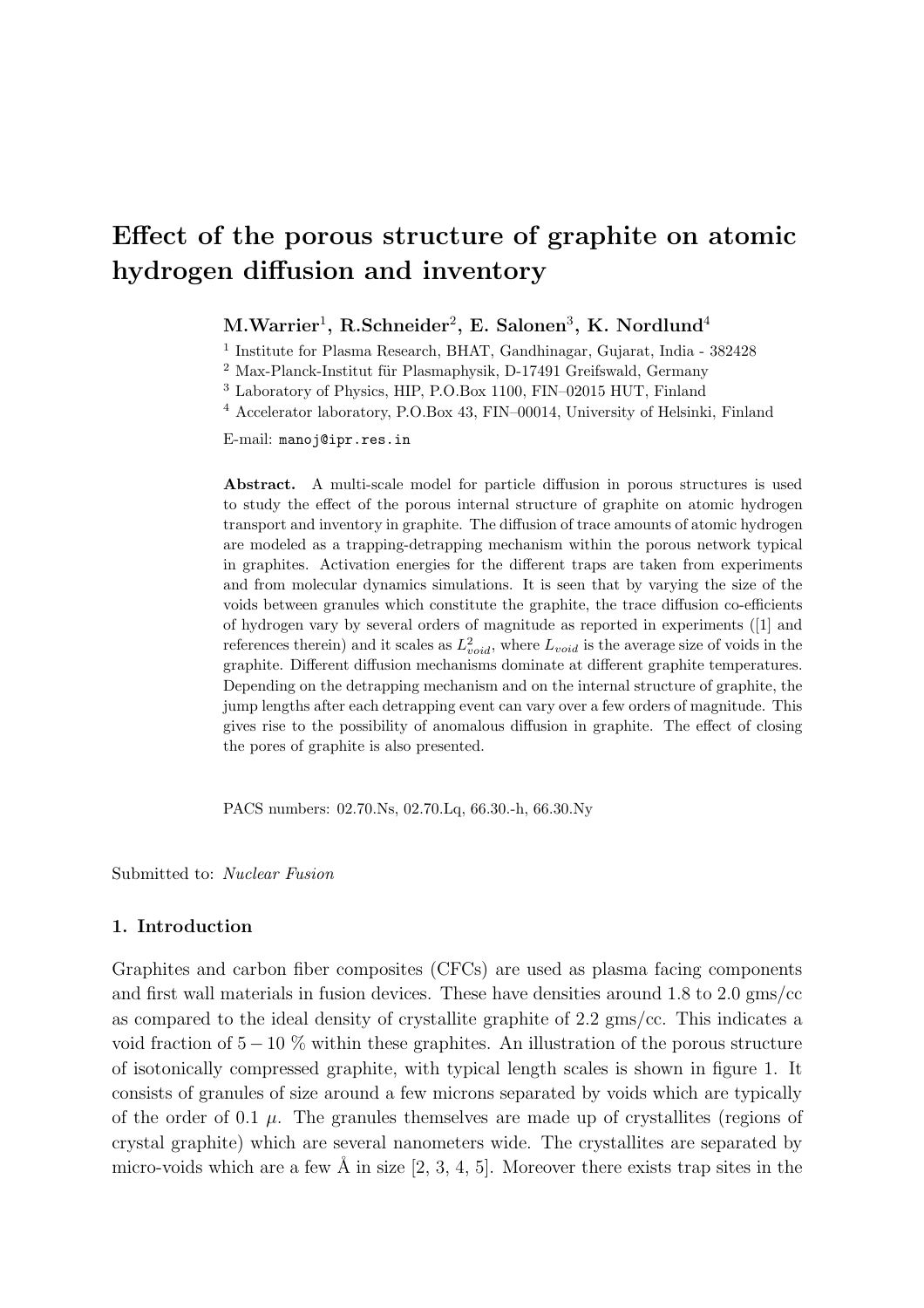graphite bulk with estimated concentrations of the order  $10^{-3} - 10^{-5}$  per carbon atom [6, 7]. All this results in large, chemically reacting internal surfaces which the hydrogen can diffuse into, recombine on, or form hydrocarbons and get trapped in the bulk of the graphite.



Figure 1. An illustration of the porous structure of graphite; The dark irregularly shaped objects stacked on top of each other represent micron sized granules separated by voids which are typically a fraction of a micron in size; The square section at the bottom of the figure is an illustration of the composition of a granule. It consists of 50-100 Å sized crystallites of graphite, separated by micro-voids of size  $5$ -10 Å

Graphite surfaces exposed to fusion edge plasmas also get damaged by the incident energetic ions and neutrals from the plasma resulting in a high density of trap sites within the range of penetration of the incident ions  $(3, 6]$  and references therein). In fusion reactors, energetic neutrons can penetrate deep into the graphite and create trap sites in the bulk. The incident hydrogen ions and neutrals which are not reflected at the surface are deposited in the graphite. There follows a wide range of possibilities for their transport and inventory as reviewed in [2, 3, 4, 8]. The deposited ions are neutralized at the graphite target and can either

- (i) get trapped in the region with a high density of traps, or in the bulk and
	- detrap as atoms or molecules and be solute within the internal surfaces,
	- undergo chemical reactions to form hydrocarbons or hydrogen molecules,

or

- (ii) be solute within the internal surfaces and
	- be trapped at trap sites,
	- recombine to form molecules at the crystallite or granule surfaces,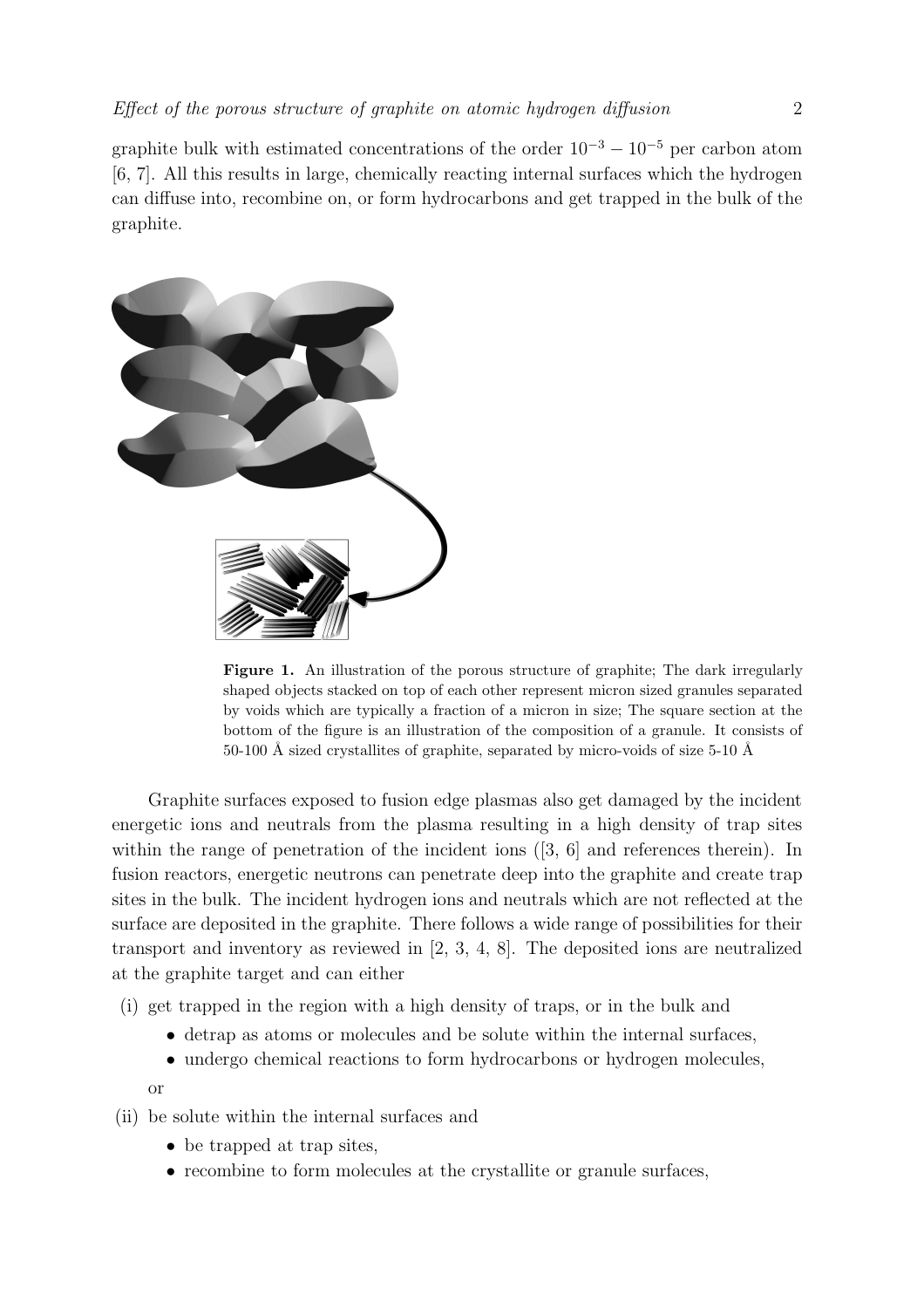In either case, the solute atoms and molecules diffuse along the voids and micro–voids with a probability of again being trapped, dissociated, or forming new molecules. There also exists finite probability of them re-entering the bulk granules or crystallites. Finally, when the hydrogen atom or molecule reaches the surface, it can be either thermally desorbed or knocked out by the incident ions.

Therefore, the relevant processes contributing to hydrogen transport are:

- (i) Trapping–detrapping,
- (ii) Recombination, dissociation and molecule formation,
- (iii) Desorption from graphite surface.
- (iv) Incident hydrogen deposition profile,
- (v) Damage profile,
- (vi) Trans–Granular–Diffusion,
- (vii) Diffusion along voids,

The above processes vary from the atomistic (i, ii and iii) to several nano-meters (iv, and v if we do not consider neutron damage) to tens of micro-meters (vi and vii). A multi-scale model has been developed to simulate these processes at the different scales [9, 10, 11] and to relate them to diffusion of hydrogen atom in porous graphite. This study applies to low concentration of H atoms and hydrogen molecules are not formed. However, this calculation gives an idea of possible transport preferences within the various regions, i.e. voids, granules and out of the surface (recycling). It also provides an insight into the trace hydrogen atom diffusion in porous graphite. An extension of the model to include hydrogen molecule formation and transport is under development.

The model for atomic hydrogen diffusion in graphite is described in the next section. Application of the model to graphites with different internal structures is presented in the third section. The results of these simulations are discussed in the fourth section. Finally the summary and outlook is presented. Though we do not model carbon fiber composites (CFCs) in this study, the models developed are directly applicable to CFCs.

## 2. Model for atomic hydrogen diffusion in graphite

Hydrogen atom diffusion in porous graphite is modeled as a random walk in a 3D porous structure with a variety of competing trapping-detrapping processes using a combination of kinetic Monte Carlo (KMC) [12, 13] and Monte Carlo diffusion (MCD) [14].

#### 2.1. Creating the 3D porous geometry of graphite

An algorithm to generate a 3-D rectilinear parallelepiped with a specified void fraction and sub–structures having random shapes separated by voids/microvoids, based on the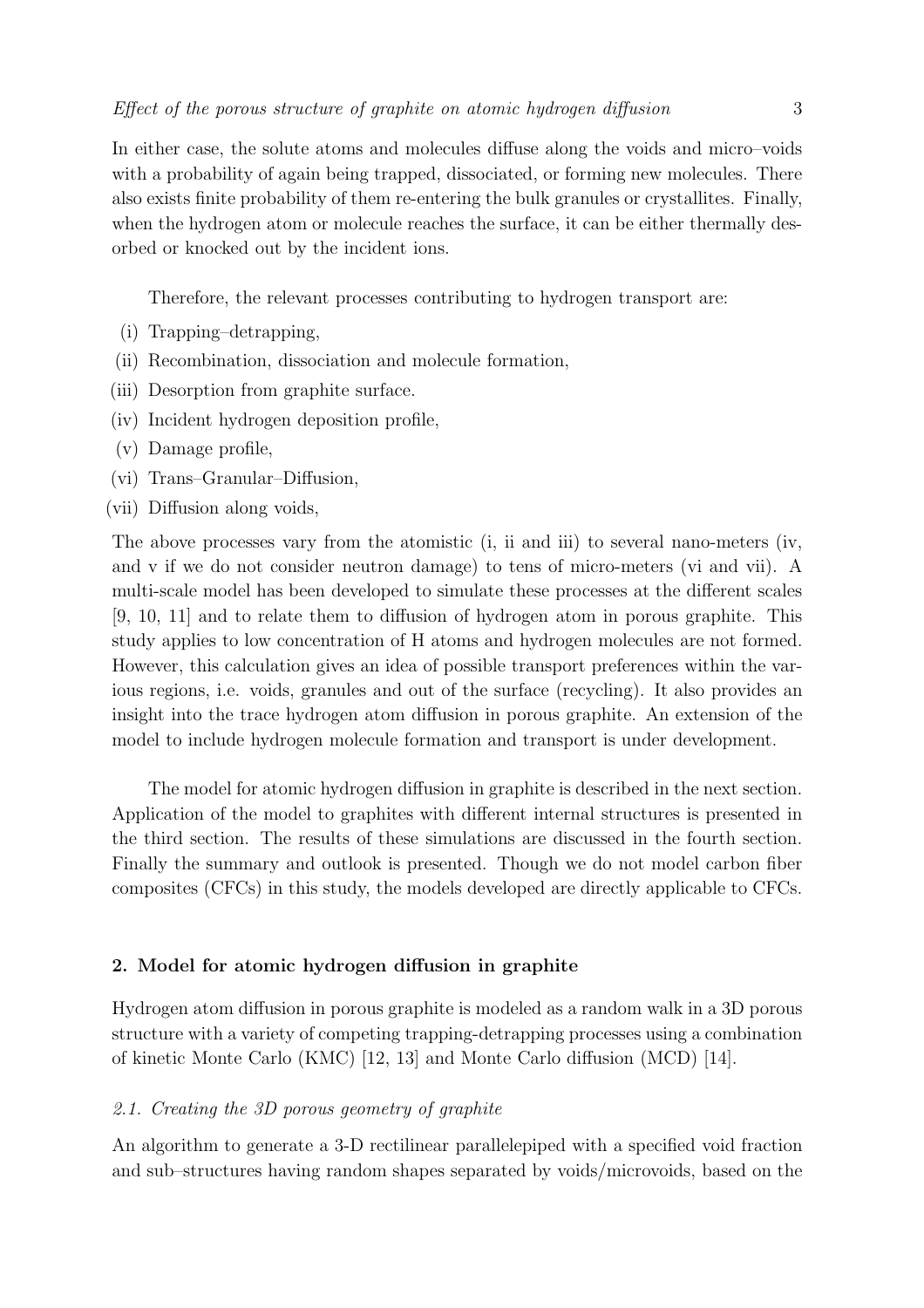algorithm presented by Graziani [15] for creating mixtures of alloys, was developed. It allows for the average size of the sub-structures, their smoothness and orientation to be specified. This facilitates creation of granules separated by voids or randomly oriented crystallites separated by micro-voids.

For a given volume, a statistical distribution is used to specify the width of a substructure that has a random shape. The sub-structures are created by populating basic blocks called cells which fill up the whole volume. The smoothness of the sub-structure depends on the cell-size. If the sub-structures are crystallites, random orientations are also specified. After each populating event wherein cells constituting a sub-structure are filled, the remaining void fraction, which is the fraction of empty cells, is checked. The process is repeated till the required void fraction is obtained. We choose a Poisson distribution for assigning the widths of sub-structures due to lack of data. figure.2 shows a typical porous graphite structure generated by the above described algorithm.



Figure 2. A typical porous graphite structure generated by statistically populating cells. Occupied cells are assigned a value 1 and unoccupied cells are assigned a value 0. The occupied cells are made partially transparent so that the internal structure is also seen. Two opaque planes are drawn perpendicular to each other so as to distinguish the occupied cells from the unoccupied cells at thier location.

#### 2.2. The diffusion model

Diffusion is considered to be a thermally activated process whose coefficients are usually presented [1, 7] in the form

$$
D = D_o e^{\frac{-E_m}{k_B T}} \tag{1}
$$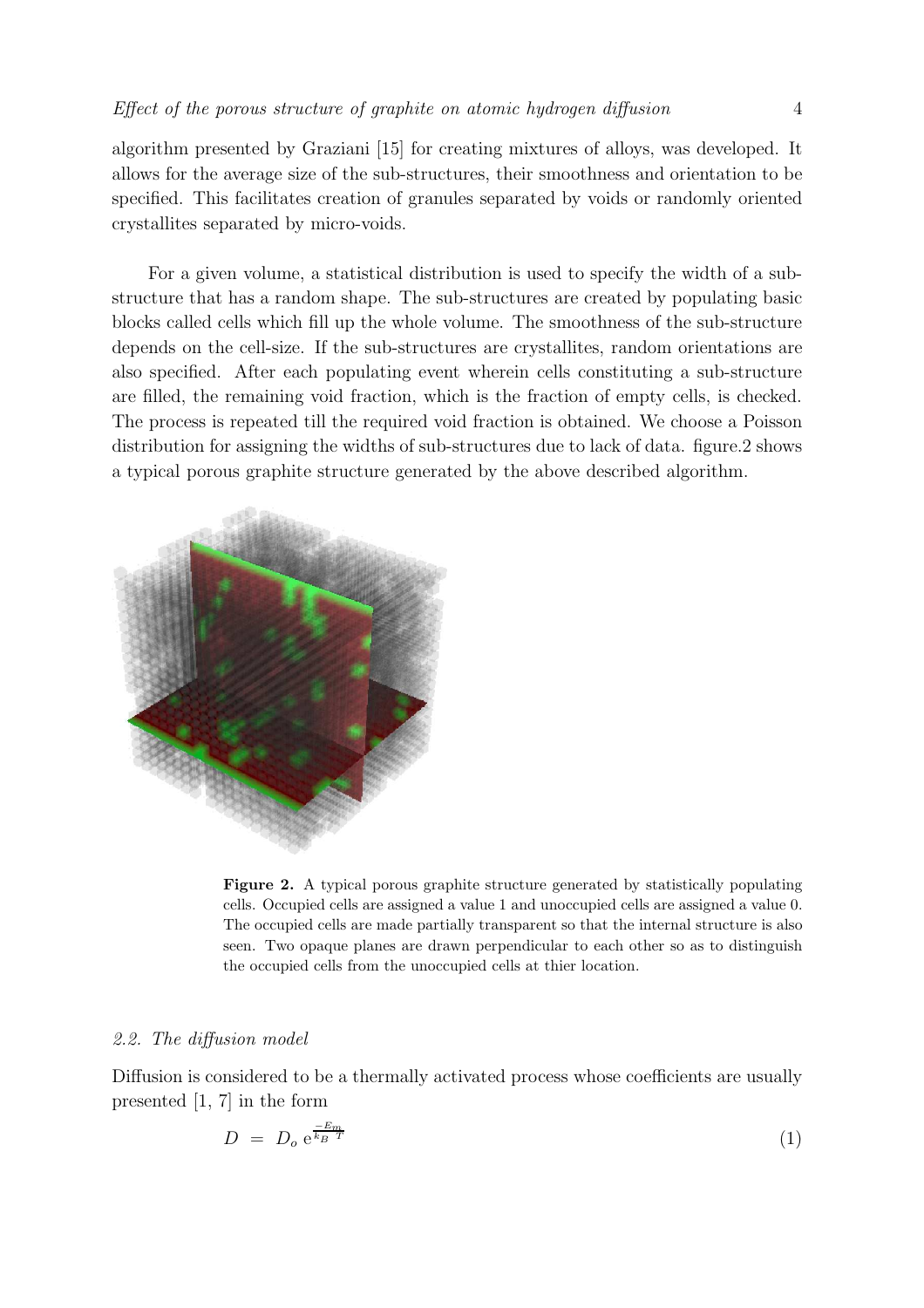with units of length<sup>2</sup>/time, D is the diffusion coefficient and  $D<sub>o</sub>$  is the the pre-factor of the diffusion coefficient.  $E_m$  is the activation energy of the detrapping process and  $T$  is the temperature. In the trapping-detrapping limited diffusion regime, this can be interpreted as

$$
D = \omega_o L^2 e^{\frac{-E_m}{k_B T}}.
$$
\n
$$
(2)
$$

The physical meaning of  $D<sub>o</sub>$  is obvious from Eqn.1 and Eqn.2. It is the product of the number of attempts  $\omega_o$  to detrap from a potential well of depth  $E_m$  per second, and the square of the average length jumped,  $L^2$ , after a detrapping event. The second part of Eqn.1 is the probability of detrapping.

2.2.1. Modeling diffusion using Kinetic Monte-Carlo  $\omega_o$ ,  $E_m$  and L are inputs to the Kinetic Monte-Carlo method, which initializes particles and simulates a random walk of the particles in the porous geometry with the choice of particle being weighted by the BKL Algorithm [13]. The time increment for each jump event is given by [12], representing the time interval between two events sampled from a sum of Poisson processes:

$$
\Delta t = -\frac{\log U}{N \sum_{i} \omega_i} \tag{3}
$$

where U is a uniform random number between 0 and 1 and  $i$  are the various kinds of detrapping events possible (eg: desorption, detrapping). At the end of such a simulation the mean square deviation of the N hydrogen atoms per unit time yields the diffusion co-efficient of hydrogen. Such a study has been done to find out the trans-granulardiffusion coefficient  $(D_{TGD})$  of hydrogen [10] where we scaled up from nanometers to microns.

Note that in Eqn.3, N and  $\omega_i$  are both in the denominator. This indicates that  $\Delta t$ becomes small when the number of atoms simulated is large or when the temperature simulated is high. This, along with the fact that only one particle moves per time step is a serious limiting factor for using KMC at the macro-scales, since it constrains the total time simulated. The advantage of using KMC is that it yields the diffusion coefficient which can then be used as an input to other algorithms which do not have the limitations of the KMC method.

2.2.2. Modeling diffusion using Monte-Carlo Diffusion Given a diffusion co-efficient D, the Monte-Carlo diffusion (MCD) method is a quick and handy way to implement diffusion in an arbitrary geometry. The diffusion can be represented as a random walk of the  $N$  particles with the jump size given by

$$
\Delta r = \sqrt{2 D \Delta t} \zeta \tag{4}
$$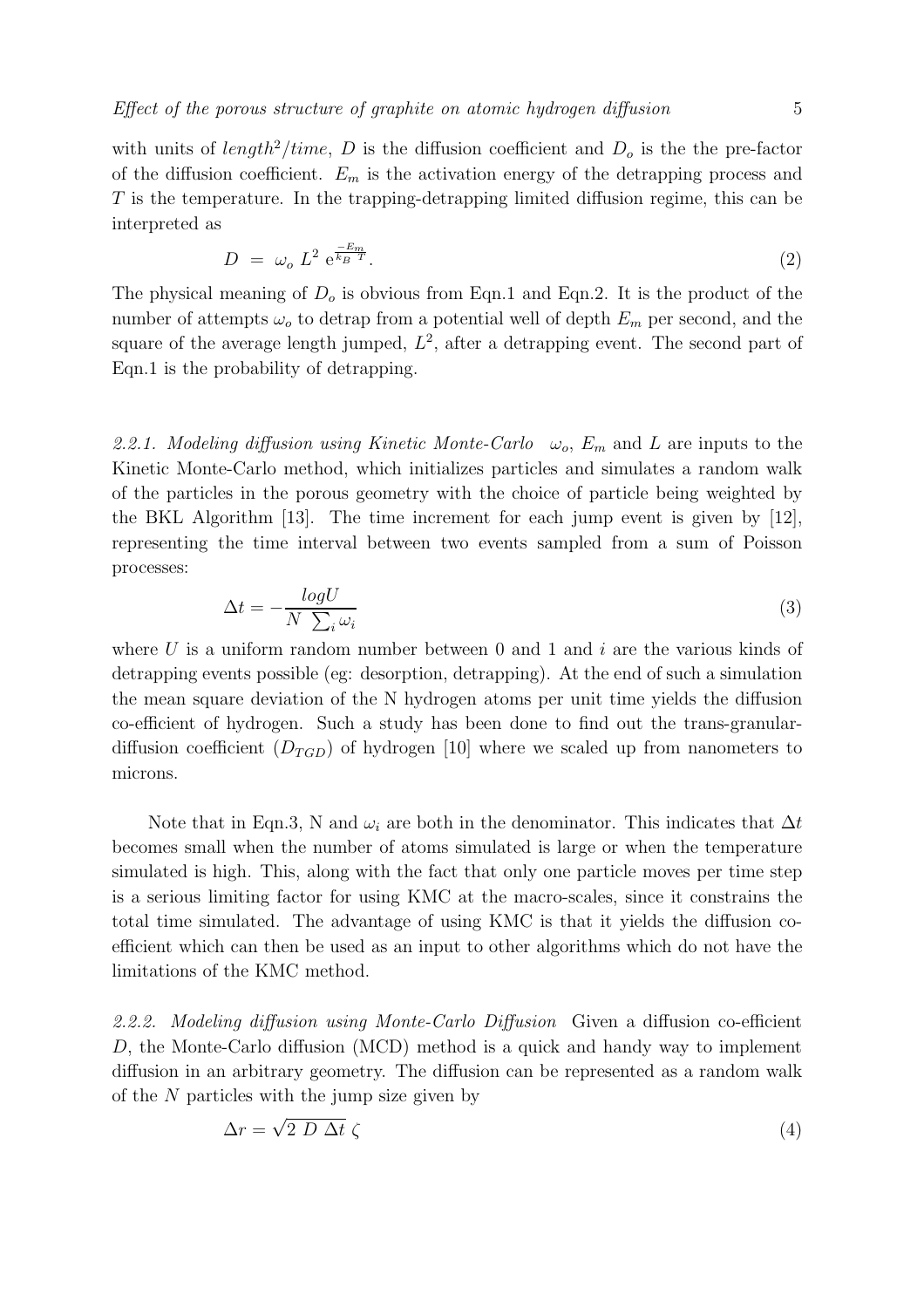where  $\Delta t$  is the time step and  $\zeta$  is sampled from a random number distribution satisfying  $\langle \zeta \rangle = 0$  and  $\langle \zeta^2 \rangle = 1$ . This representation is valid for  $\frac{D}{\nabla D} >> \sqrt{2 D \Delta t}$ . Interactions can be easily included in the simulation by increasing or decreasing (depending on whether the interactions are sources or sinks) the number of particles diffusing at each time step by  $e^{-\frac{\Delta t}{\tau}}$  where  $\tau$  is the characteristic time for the interaction to occur. Eqn.4 is derived using the differential calculus of stochastic processes called  $It\hat{o}$  calculus [14].

2.2.3. Bulk diffusion algorithm The algorithm for hydrogen transport is shown in figure 3. The atoms at the void–granule interface and within the voids are transported using KMC, which also provides the time step  $\Delta t$  for the simulation. Particles reaching the surface have a probability of being desorbed. This is also handled within the KMC algorithm. A Monte Carlo diffusion algorithm [14] is implemented for treating the trans–granular–diffusion (TGD). The diffusion coefficient for TGD,  $D_{TGD}$ , obtained

**−Initialise porous geometry −Initialise particles −Loop over time \*Segregate particles (voids/granules) \*MCD in granules −Postprocessing \*KMC in voids (get t)** ∆

Figure 3. The Bulk simulation model algorithm

from the simulations of TGD at the meso–scales is used as input to the MCD algorithm. This is an example of how results from microscopic studies at the smaller scales is used to model transport at the larger scales.

As the hydrogen atoms diffuse along the void surfaces, if they come closer than a specified minimum distance to each other, they recombine to form a hydrogen molecule (Smoluchowski boundary condition [16]). Similarly, if the atoms come closer than a given distance to a trap, they are trapped. These minimum distances can be calculated from atomistic simulations or experiments. Dissociation and transport of hydrogen molecules within voids and on void–granule surfaces are included in the KMC algorithm. Recombination, dissociation, etc., in the granule bulk can also be easily included within a MCD algorithm. Therefore hydrogen transport, recombination, dissociation and desorption can all be studied in a porous 3D geometry within the above model. In this study we limit ourselves to studying the trace hydrogen diffusion in porous graphite.

#### 3. Simulation of hydrogen atom transport in different graphites

Transport of atomic hydrogen in porous graphite with open and closed pores have been studied at different temperatures of graphite.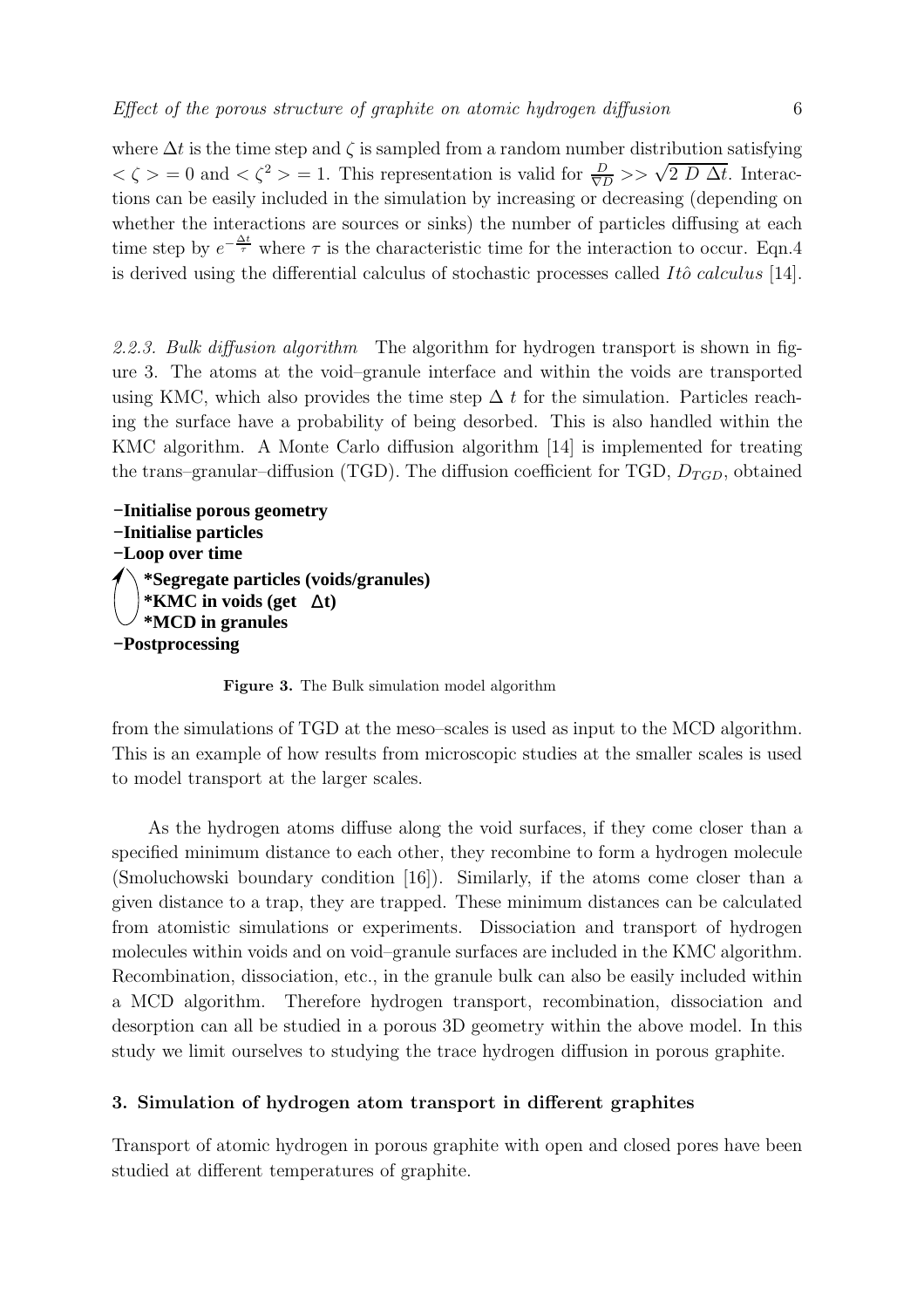# 3.1. Description of the geometry

A cubic granular structure of length  $5 \times 10^{-5}$ m is created (figure 4). Using the algorithm described in Section.2.1, a typical bulk graphite structure consisting of granules and voids is generated. This typically accommodates 8000 granules using a element–length of  $2.5 \times 10^{-6}$ m. The cell–length chosen is  $5 \times 10^{-7}$ m. These values for element–length and cell–length correspond to realistic granule and microvoid sizes. Periodic boundary conditions are applied along the  $X$  and  $Y$  directions, which are the directions parallel to the graphite surface. Along the Z direction, which lies perpendicular to the graphite surface, the structure is replicated for  $\mathbf{Z} > 0$ . The graphite surface lies at  $Z = 0$  and faces the plasma located in the negative Z direction.



Figure 4. The Bulk simulation model geometry. Note the axes and boundary conditions specified at the bottom left hand corner of the figure.

#### 3.2. Initializing the hydrogen atoms

The incident hydrogen deposition profile and the damage profile can be obtained from TRIM/TRIDYN [17, 18] simulations which simulate the momentum transfer processes in an isotropic solid. At the end of such a simulation the incident atoms lose their energy and thermalize with the target. Our simulations start from the point where these simulations end. 1000 thermalized H atoms are uniformly distributed in the X-Y plane. The atoms have a Gaussian distribution along the Z axis, centered at a depth of 600 Åfrom the surface with a width 10 Å. The void fraction was chosen to be 0.1 and therefore most of the particles end up inside granules. The rest of the particles are assumed to be solute H on the void–granule interface.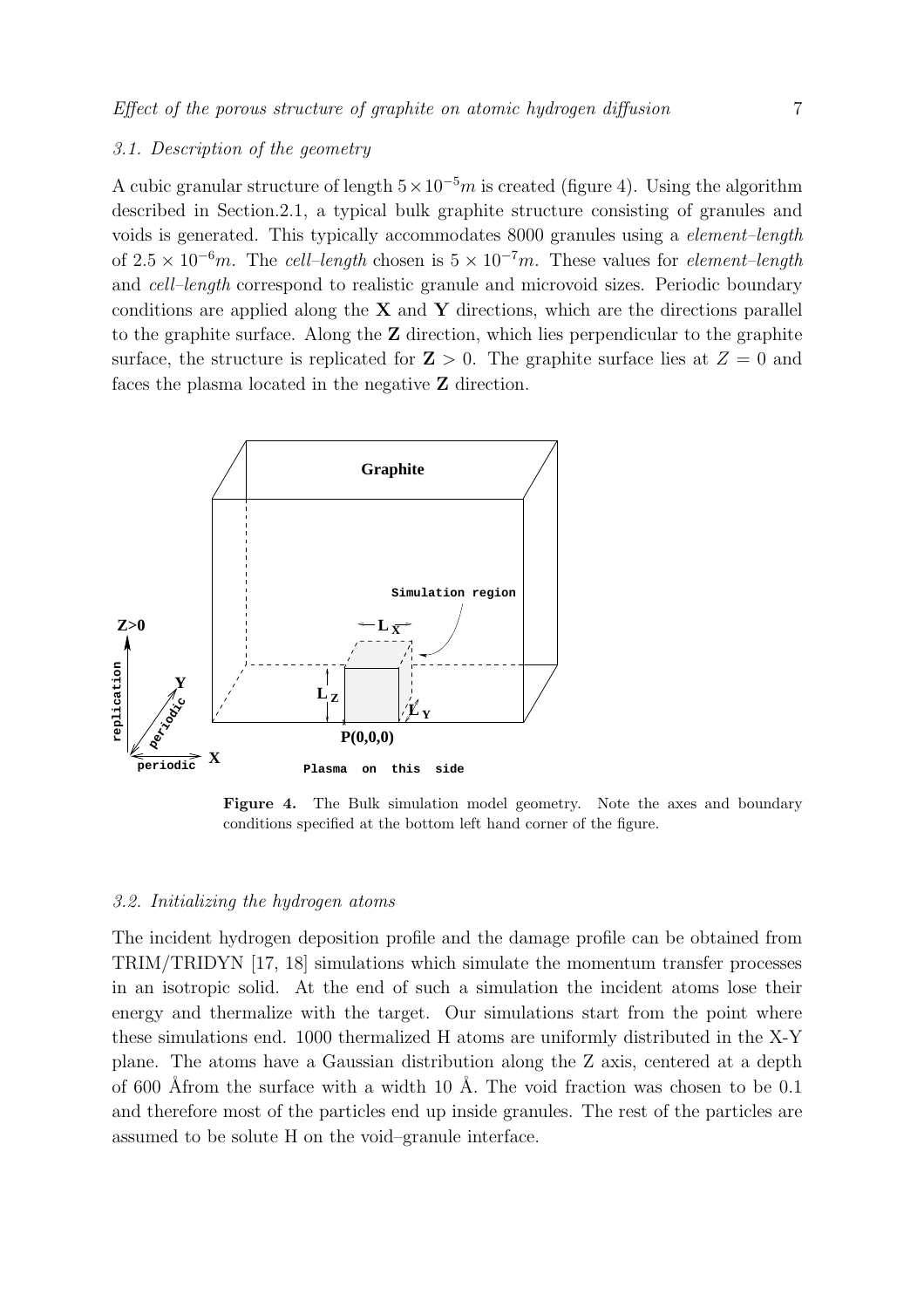Damage creation and trapping at damage sites by incident ions/atoms is modeled by distributing the incident hydrogen atoms using a Gaussian depth distribution. This is a valid assumption since the damage due to incident hydrogen ions/atoms is restricted to a few nanometers at most, while we simulate the hydrogen atom transport over several tens of microns. The exact range and the exact damage or deposition profile does not influence the transport properties which we address in this study.

#### 3.3. Other inputs

The inputs to the code are from a mixture of experimental results and MD simulations. The activation energy for trapping–detrapping within the granule is taken to be 2.7 eV since the TGD diffusion coefficient obtained from our simulations using this value lies nicely in the middle of the range reported in experiments [1]. Within the KMC algorithm, the activation energy for desorption is taken to be 1.91 eV [19]. The activation energy for surface diffusion is taken to be  $0.9 \text{ eV}$ , with a jump attempt frequency of  $10^{13}$  $s^{-1}$  and a jump step length of 34.64 Å to match the surface diffusion coefficient reported in [7]. Activation energy for getting into the granule for a solute H atom on a granule surface is assumed to be same as the activation energy for TGD. The simulations are carried out at target temperatures between 300 K and 1500 K in intervals of 300 K. The particles were followed for  $10^6$  steps.

#### 4. Results for trace hydrogen atom transport

Based on our inputs, approximately 10 % of the H atoms must be initialized on the void-granule surfaces and the rest inside the granule bulk. Results of the simulation are presented in three subsections as follows:

- Cross regional transport as a function of graphite temperature. The different regions are the internal void-granule surfaces, the granule itself and the bulk graphite surface.
- The trace diffusion coefficient of hydrogen in porous graphite.
- Effect of closed pores on the hydrogen transport.

# 4.1. Cross regional transport of hydrogen atoms in porous graphite

Initial results from our simulations were presented in [11] and are reproduced as figure 5. The final number of particles in different regions are plotted as a function of target temperature (figure 5). In this plot  $N$  stands for the number of particles in a region, and the region is given as a subscript. A plot of the hydrogen atom positions in the Z direction at the end of the simulation within the 3D porous structure is shown in figure 6 for 300 K, 900 K and 1500 K with the time taken for  $10^6$  KMC steps being  $1.38 \times 10^6 s$ ,  $1.15 \times 10^{-4} s$ , and  $9.25 \times 10^{-7} s$  respectively. Analysis of these two results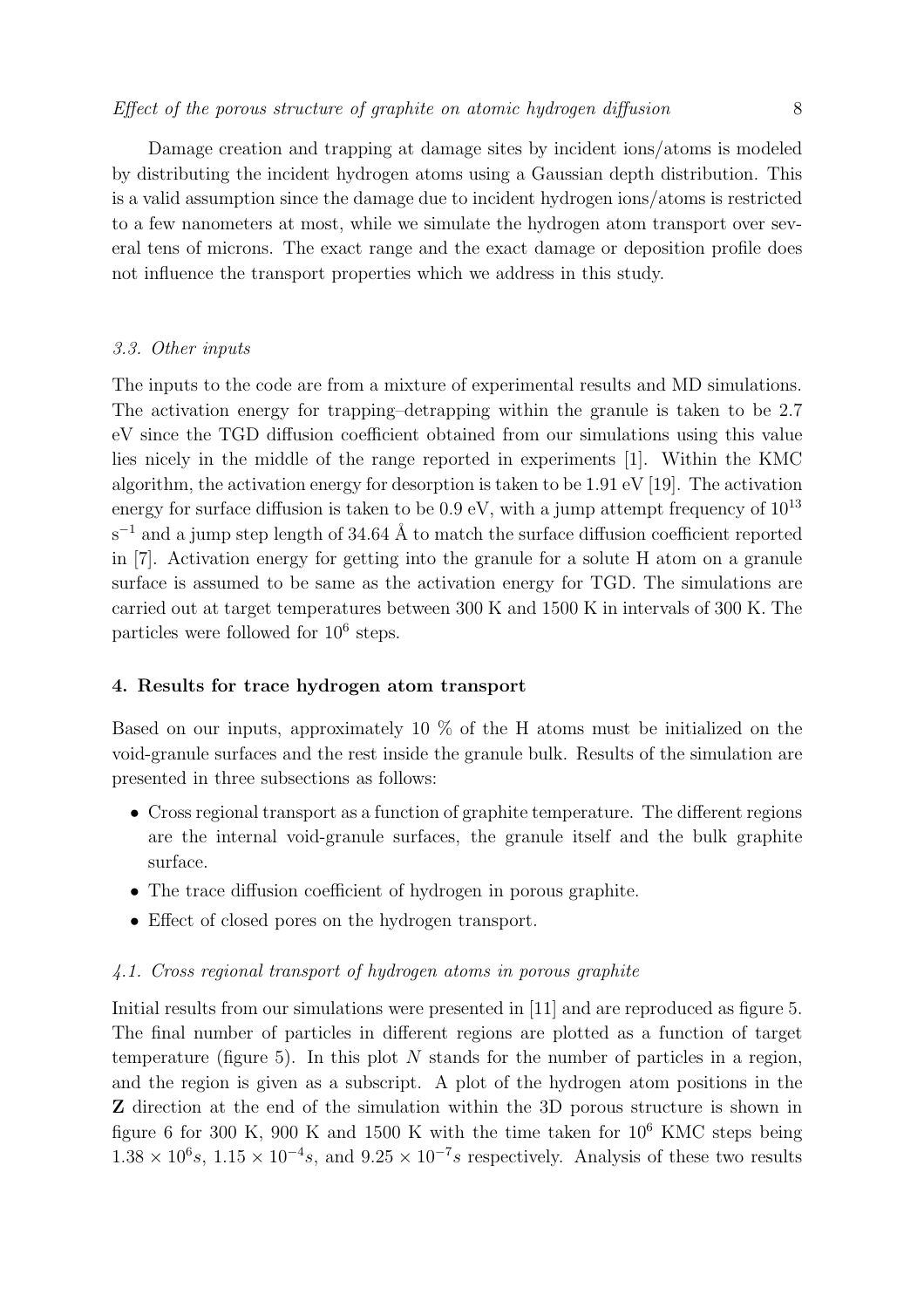

Figure 5. Number of particles in different regions at the end of a million KMC steps

show that:

- At temperatures < 900 K the atoms in the different regions do not cross over. Most of the transport is due to surface diffusion of atoms on the void-granule surface due to the low migration energy for surface diffusion ( $\sim 0.9 \text{eV}$ ). At these low temperatures, the hydrogen atoms which are assumed to be thermalized with the graphite, do not have enough energy to either get into a granule ( $\sim 2.5-4.0$ eV) or to desorb ( $\sim 1.9$ eV). The atoms in the granules have a much smaller diffusion co-efficient due to their high migration energy ( $\sim 2.5-4.0eV$ ) and due to the small microvoid sizes.
- At graphite temperatures  $> 900$  K the atoms start migrating across the different regions. This is seen in figure. 5 where the number of particles in different regions show variation only above 900 K. It is also seen in figure 6-(iii), where the atoms in the granule (filled circles) show visible diffusion broadening indicating that diffusion in the granule is also taking place.
- Desorption of hydrogen atoms from the surface (denoted by  $N_{recycle}$  in figure 5) starts off somewhere between 900 K and 1200 K. Such behavior for hydrogen atom desorption is observed in experiments [7, 20].
- Surface diffusion allows atoms to penetrate to several microns in the porous graphite (figure. 6. Note that  $10^6$  time steps correspond to different times of simulation at different graphite temperatures since the time step is determined by the KMC algorithm (see Eqn.3). The typical time taken for hydrogen atoms to penetrate several Åinto the graphite is  $\sim 15$  days at 300 K, less than a millisecond at 900 K and around a microsecond at 1500 K.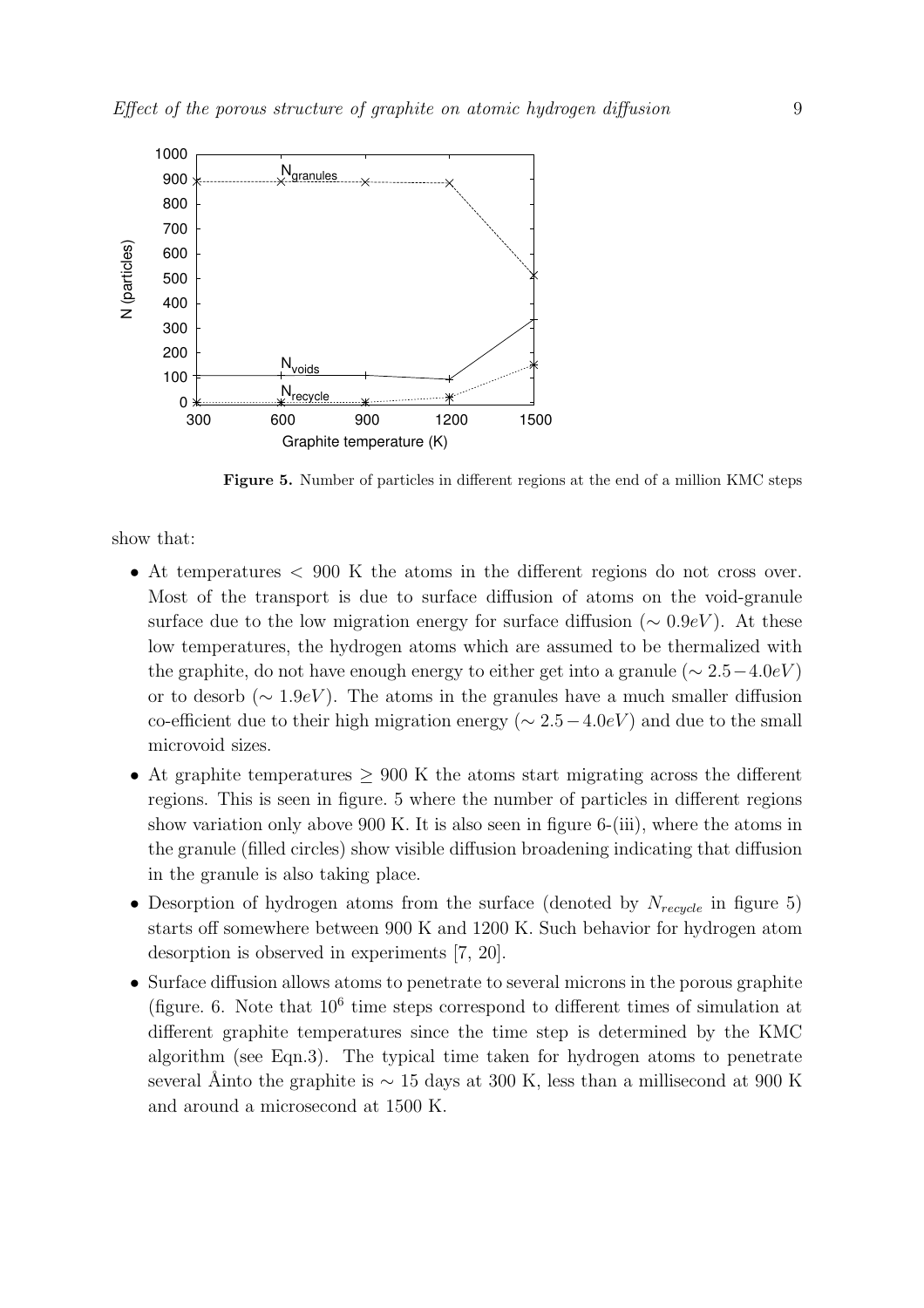

Figure 6. Atomic diffusion range. The filled circles indicate atoms in granules and empty circles indicate atoms in voids. The temperature of graphite and the time simulated is shown in the brackets above the figure. The surface lies at  $\mathbf{Z} = 0$ 

# 4.2. Trace diffusion coefficient of hydrogen atom in porous graphite

The trace diffusion coefficient of the hydrogen atoms, obtained by finding out the average mean square deviation per unit time of the  $N$  particles in the simulation, is plotted on a log–scale as a function of  $1000/T$   $K^{-1}$  in figure 7 (labeled DiG). We see that the diffusion coefficients are much larger than the reported values for bulk diffusion in graphite [1]. This is because surface diffusion dominates in the simulation at temperatures less than 1000 K. We also see that there exists two different channels for diffusion by the two different slopes that are seen in figure 7. The higher slope at temperatures greater than 1000 K indicates a higher migration energy for the diffusion and is is due to adsorption-desorption  $(E_m$  for this process being 1.9 eV). It dominates the diffusion at higher temperatures due to its larger jump size. Surface diffusion was constrained to jumps on the surface whereas particle desorption from a surface allows the particle to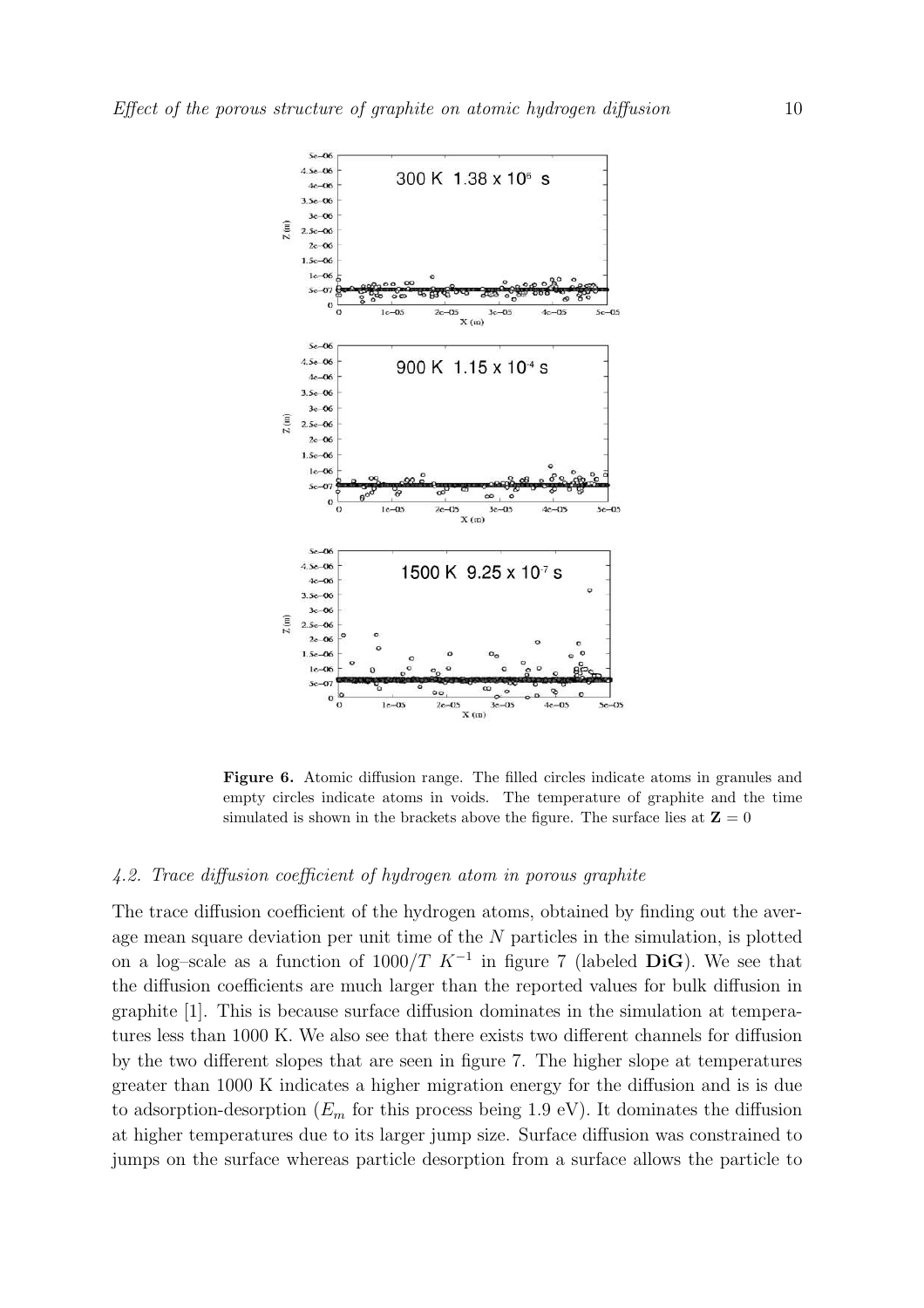

Figure 7. Diffusion coefficient for hydrogen in porous graphite compared with a simple estimate similar to the two kinds of jumps model presented in [11] and Causey's result for surface diffusion in graphite [7], wherein a surface diffusion coefficient varying as 1.2  $e^{\frac{-0.9}{k_B T}}$  is proposed from experimental observations

jump across voids.

We also plot an analytical estimate of the diffusion coefficient. Here we consider two kinds of jumps, one for surface diffusion and the other for adsorption-desorption. The model is similar to that presented in [11] for jump parameters corresponding to surface diffusion and adsorption-desorption in voids. Specifically, we use Eqn.5,

$$
D_{TwoJmp} = \frac{N}{6} \left( \frac{\omega^{SD} (L^{SD})^2 + \omega^D (L^D)^2}{\sum_{i=1}^N (-ln(U_i))} \right) \tag{5}
$$

where  $D_{TwoJmp}$  is the diffusion coefficient of a particle which is allowed to do a random walk consisting of N steps in the voids within graphite by means of surface diffusion (represented by terms with a superscript SD) and an adsorption-desorption (represented by terms with a superscript D) mechanism.  $\omega$  is the number of surface diffusion / desorption jumps per second and is given by

$$
\omega^{SD,D} = \omega_o^{SD,D} e^{\frac{E_m^{SD,D}}{k_B T}}
$$
\n
$$
\tag{6}
$$

where  $\omega_o$  is the jump attempt frequency which is assumed to be a phonon driven activation process and is of the order of the phonon frequency of graphite ( $\sim 10^{13} sec^{-1}$ ).  $E_m$ is the migration energy. The  $-\ln(U_i)$  term in the denominator comes from sampling a Poisson distribution for obtaining the time interval between any two successive jumps as given in Eqn. 3.

The reported values for diffusion coefficient for surface diffusion  $(1.2 \, e^{\frac{-0.9}{k_B T}})$  from experimental observations [7] is also plotted in figure 7. This expression does not have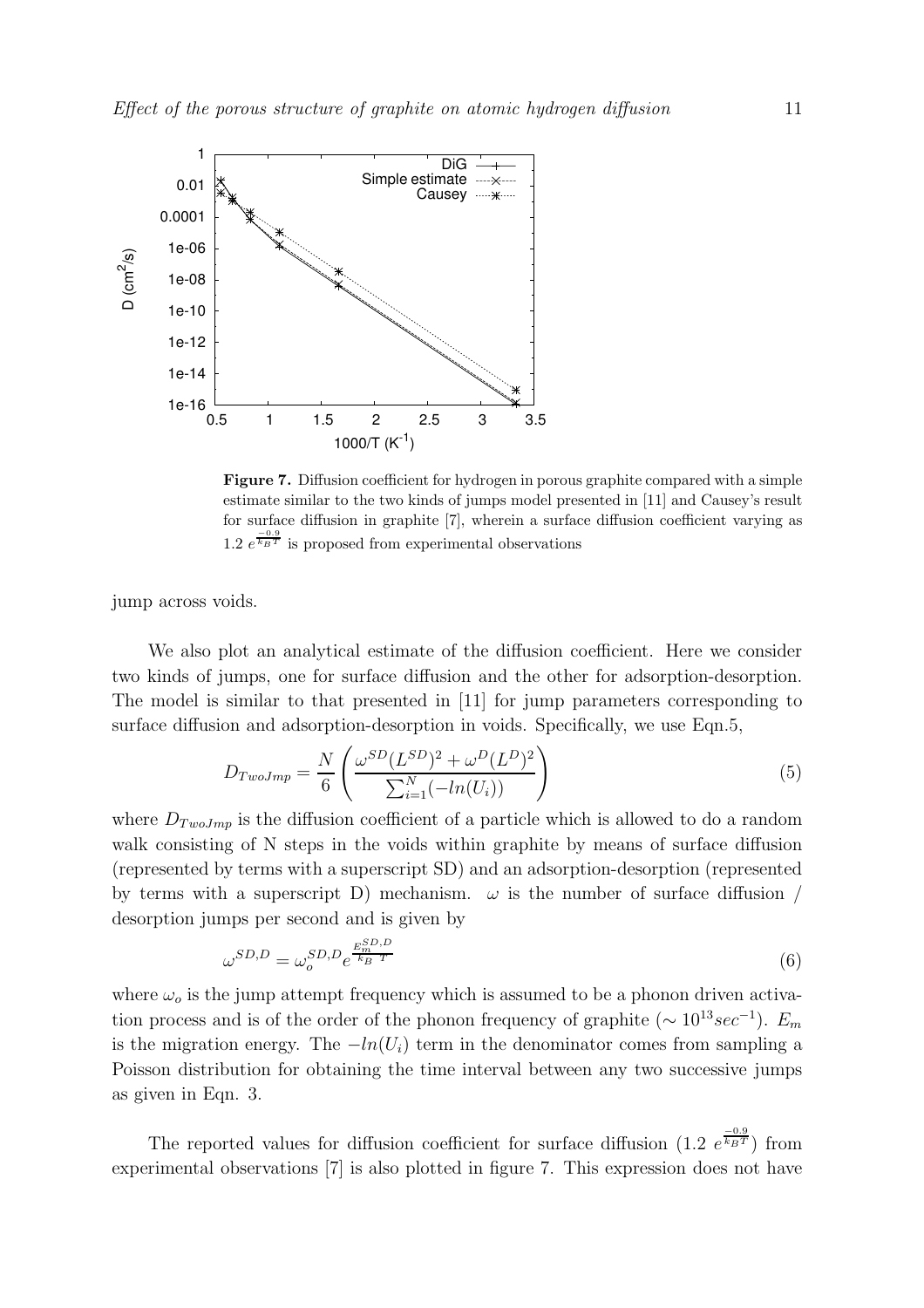a adsorption-desorption contribution to diffusion and therefore shows only one slope. There is a difference of almost an order of magnitude in the values of the surface diffusion coefficient obtained from our simulation and [7]. This is inspite of the choice of step size of surface diffusion being based on [7]. The reasons for the mismatch are:

- We are constrained in our simulation by the available RAM and can create granules of average size 2.5 microns as opposed to the 10 micron average granule sizes of the graphite used in [7].
- The diffusion is occurring in a complex geometry, and evaluating the diffusion coefficient,  $(D = \lim_{t \to \infty} \frac{1}{2dt} [r(t) - r(o)]^2)$ , assuming a dimensionality (d) of 3 is naive. Special techniques must be used to evaluate the diffusion coefficients in a porous disordered geometry [21].

We then carry out simulations by switching off the surface diffusion and the adsorption–desorption mechanisms, keeping only the trapping–detrapping mechanism with 4.3 eV trap energies. The simulation was on a highly resolved structure using a cell size  $1 \times 10^{-8}$ m which required around 1/2 GB of RAM. The RAM requirement scales as  $(L/CellSize)^3$  since the geometry details have to be stored for quick access in the RAM, where L is the length of one side of the simulation volume and  $CellSize$  is the size of a cell. Note that  $L$  must be large enough to at least contain a few granules (of size  $\sim 1$ *micron*) to realistically simulate bulk diffusion. We choose L to be 5 microns so that there exists around 125 granules in the 3D simulation volume. The simulations were carried out at 1200 K, 1500 K and 1800 K to compare with the results for bulk diffusion by Causey et. al. reported in [1]. The results of these simulations are presented in figure 8. The diffusion coefficient obtained lies in the range of reported experimental



Figure 8. Diffusion coefficient for hydrogen in porous graphite with surface diffusion and adsorption–desorption mechanisms on void surfaces switched off. This is compared with with a simple estimate based on a 3–D random walk and Causey's result for bulk diffusion in graphite [7]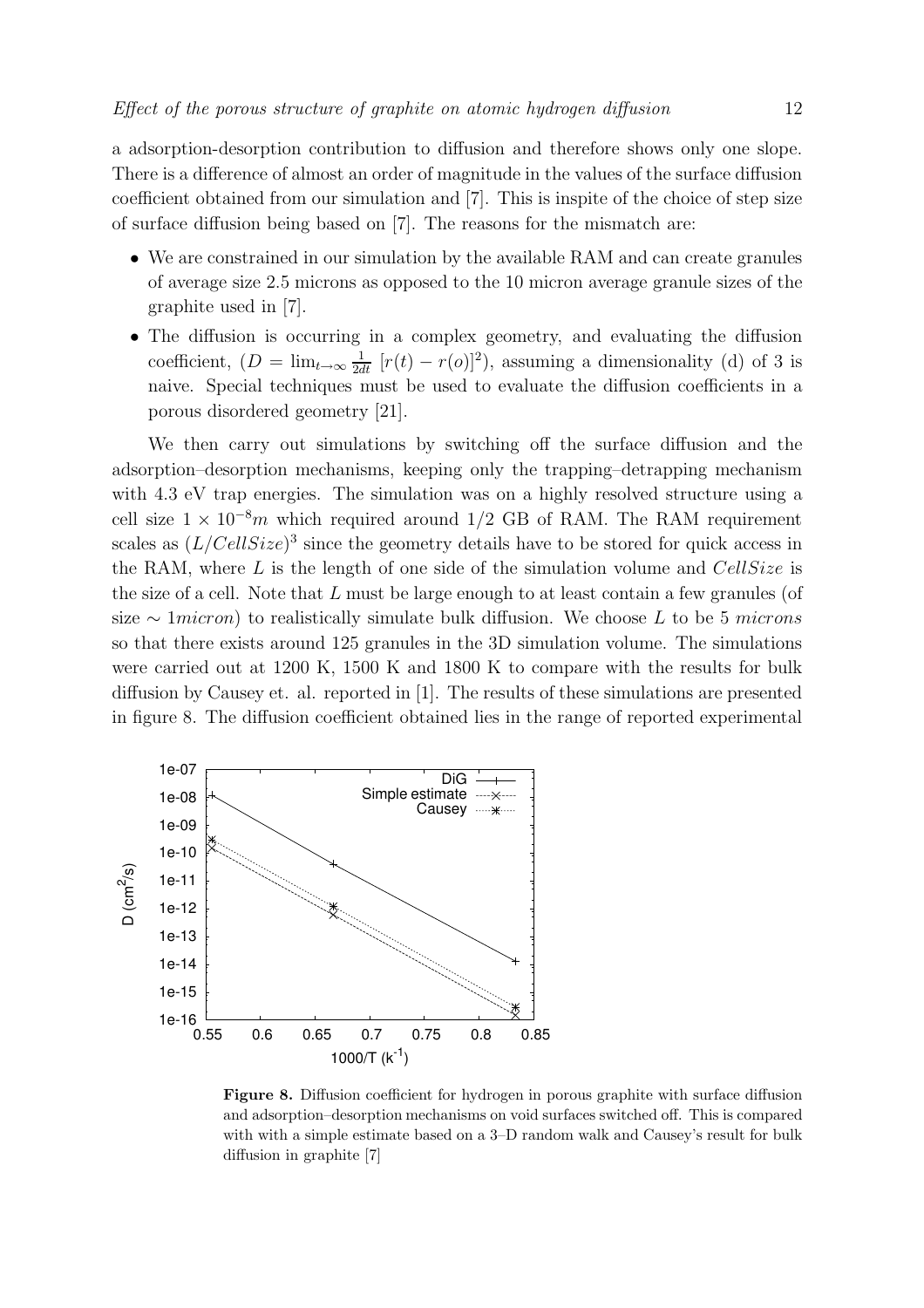results for bulk diffusion in graphite. It differs by almost two orders of magnitude as compared with the results by Causey et. al. The main reason is the granule size (and therefore the void size) we choose is  $1/10^{th}$  the value reported in Causey's experiment due to RAM limitations in our simulation. Simulation of a realistic bulk structure will require around 500 GB of RAM. However, using the results of this simulation in a simple estimate including a modified void size which is typically 10 times greater than

which is detrapping and is described by

$$
D_{Detrap} = \frac{N}{6} \left( \frac{\omega^{Detrap} (L^{Detrap})^2}{\sum_{i=1}^{N} (-ln(U_i))} \right) \tag{7}
$$

where  $D_{Detrap}$  is the diffusion co-efficient due to trapping-detrapping at the internal porosity sites of graphite. A detrapping event from an internal surface leads to the hydrogen atom flying across the void in a random direction till it either adsorbs at another internal surface or gets out of the graphite. Therefore the jump size for a detrapping event is of the order of the void size in graphite  $(L^{Detrap} = L^{void})$ . The good match between the simple estimate and experiment indicates that the diffusion of hydrogen atoms in the graphite scales as the square of the void size.

in the simulation, we are able to reproduce the experimental result within a factor of 2 (figure 8). The simple estimate is based on Eqn.5 with only a single activated jump,

# 4.3. Hydrogen atom transport in graphites with closed pores

Transport and retention in graphite with closed pores is of interest as part of optimizing the graphites to make them suitable as first wall materials in fusion devices. Closed pore graphites are created by increasing the graphitization temperature of doped graphite during the production process of graphite [22]. Closed pores can reduce the accessibility of internal surface areas within the graphite, thereby reducing the area available for hydrocarbon formation and hydrogen retention. This can have implications for chemical erosion and hydrogen isotope inventory in graphites. We study the effect of closed pores by artificially keeping the surface cells (cubes of size  $5 \times 10^{-7} m$ ) occupied. This implies that there are no open voids leading out from a depth of  $5 \times 10^{-7}$ m inside the graphite sample to the surface, though voids may exist as usual along all other directions. The hydrogen atoms are initialized around  $6 \times 10^{-7}m$  with a spread of  $1 \times 10^{-9}m$ , and are allowed to diffuse in the sample kept at temperatures of 300 K, 600 K, 900 K, 1200 K and 1500 K. The simulation is repeated without closing the pores for comparison and the results are presented below.

The particle positions in the 3D porous structure at the end of  $10^6$  steps at 300 K, 900 K and 1500 K, for both, closed pores and open pores are shown in the Z direction in figure 9. Filled circles represent atoms in granules and the empty circles represent atoms in voids. The graphite surface is situated at  $\mathbf{Z} = 0$ . It is seen that most of the diffusion broadening is due to surface diffusion of atoms in the voids. At 1500 K the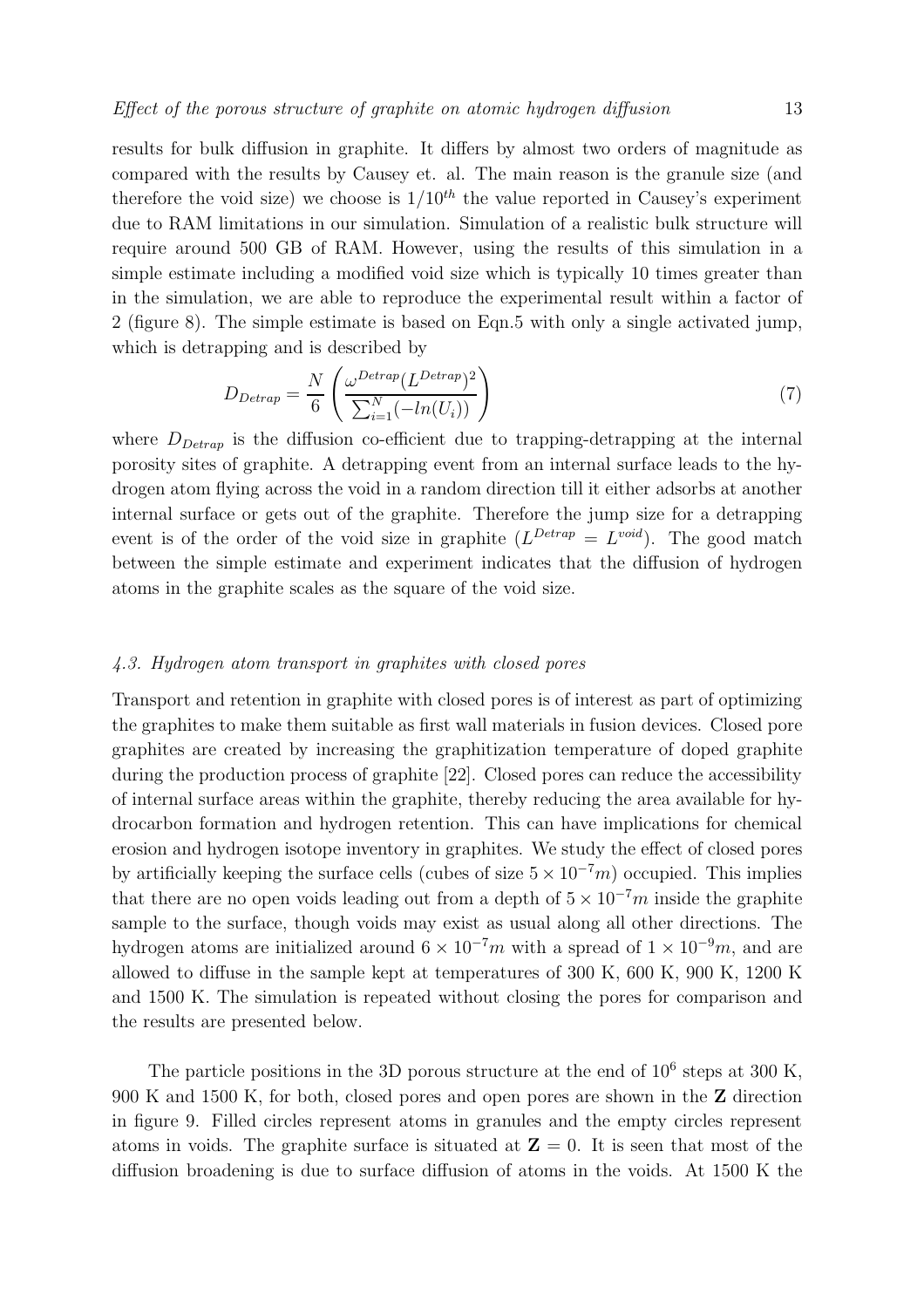

Figure 9. H atom positions at the end of  $10^6$  steps for different graphite temperatures for open and closed pore cases. The surface lies at  $\mathbf{Z} = 0$ .

atoms in the granules too show some diffusion broadening in both cases. Note that there is no diffusion into closed pore region ( $\mathbb{Z}\leq 5\times 10^{-7}m$ ) for the 900 K and 300K closed pores cases. In the 1500 K closed pores case there is some diffusion into the closed pores region as expected.

The above idealized example suggests that when closed pore graphites are used as plasma facing materials, the diffusion into the bulk of the graphite will be hindered and the hydrogen inventory within the graphite bulk in such cases will be reduced.

#### 5. Summary and outlook

We have carried out multi–scale simulations of trace hydrogen atom transport in porous graphite and have demonstrated the effect of the internal structure of graphite on atomic hydrogen transport. Specifically we have shown that:

• Trace diffusion coefficients of atomic hydrogen in porous graphite vary as the square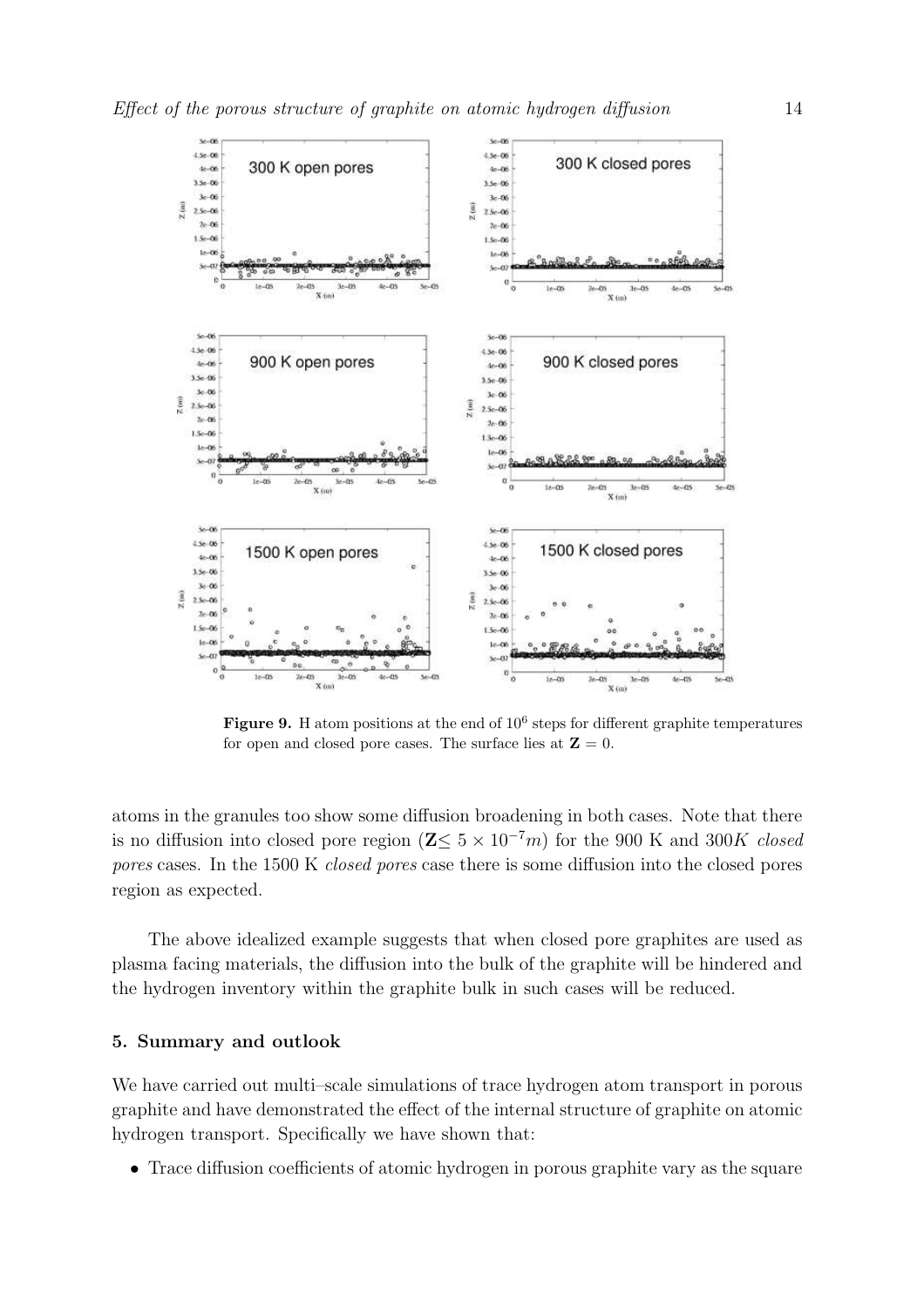of the void size of the graphite.

- Diffusion along internal surfaces dominates at temperatures < 1200 K. Above 1200 K the adsorption–desorption mechanism begins to dominate inspite of its larger migration energies. This is due to larger possible jump size after desorption, which depends on the void sizes.
- Diffusion coefficients have to be interpreted taking into account the disordered internal surfaces, not only in simulations, but also when reporting experimental results.
- Closed pore graphites can prevent diffusion along internal surfaces deep into the graphite bulk and will minimize the effective surface available for hydrocarbon formation and hydrogen retention.

# Acknowledgments

M. Warrier acknowledges funding for the collaboration from the Max-Planck India Fellowship. R. Schneider acknowledges funding of the work by the Initiative and Neworking Fund of the Helmholtz Association.

#### References

- [1] K. L. Wilson et. al. Trapping, detrapping and release of implanted hydrogen isotopes. Atomic and plasma-material interaction data for fusion (supplement to the journal Nuclear Fusion, 1:31–50, (1991).
- [2] Wolfhard Möller. Hydrogen trapping and transport in carbon. J. Nucl. Mater., 162-164:138–150, (1989).
- [3] A. A. Haasz, P. Franzen, J. W. Davis, S. Chiu, and C. S. Pitcher. Two-region model for hydrogen trapping in and release from graphite. J. Appl. Phys., 77(1):66–86, (1995).
- [4] G. Federici and C.H. Wu. Modelling of plasma hydrogen isotope behavious in porous materials (graphites/carbon-carbon composites). J. Nucl. Mater., 186:131–152, (1992).
- [5] A. Hassanein, B. Wiechers, and I. Konkashbaev. Tritium behaviour in eroded dust and debris of plasma-facing materials. J. Nucl. Mater., 258-263:295–300, (1998).
- [6] M. Mayer, M. Balden, and R. Behrisch. Deuterium retention in carbides and doped graphites. J. Nucl. Mater., 252:55–62, (1998).
- [7] R. A. Causey, M. I. Baskes, and K. L. Wilson. The retention of deuterium and tritium in poco axf-5q graphite. J. Vac. Sci. Technol. A, 4(3):1189–1192, (1986).
- [8] J. Küppers. The hydrogen surface chemistry of carbon as a plasma facing material. Surface Science Reports, 22:249–321, (1995).
- [9] M. Warrier, R. Schneider, E. Salonen, and K. Nordlund. Modeling of the diffusion of hydrogen in porous graphite. Physica Scripta, T108:85, (2004).
- [10] M. Warrier, R. Schneider, E. Salonen, and K. Nordlund. Multi-scale modelling of hydrogen isotope diffusion in graphite. Contrib. Plasma Phys., 44(1-3):307–310, (2004).
- [11] M. Warrier, R. Schneider, E. Salonen, and K. Nordlund. Multi–scale modeling of hydrogen isotope transport in porous graphite. Jnl. Nucl. Mater., 337-339:580–584, (2005).
- [12] K.A. Fichthorn and W.H. Weinberg. Theoritical foundations of dynamical monte carlo simulations. J, Chem. Phys., 95(2):1090–1096, (1991).
- [13] A. B. Bortz, M. H. Kalos, and J. L. Lebowitz. A new algorithm for monte carlo simulation of ising spin systems. J. Computational Physics, 17:10, (1975).